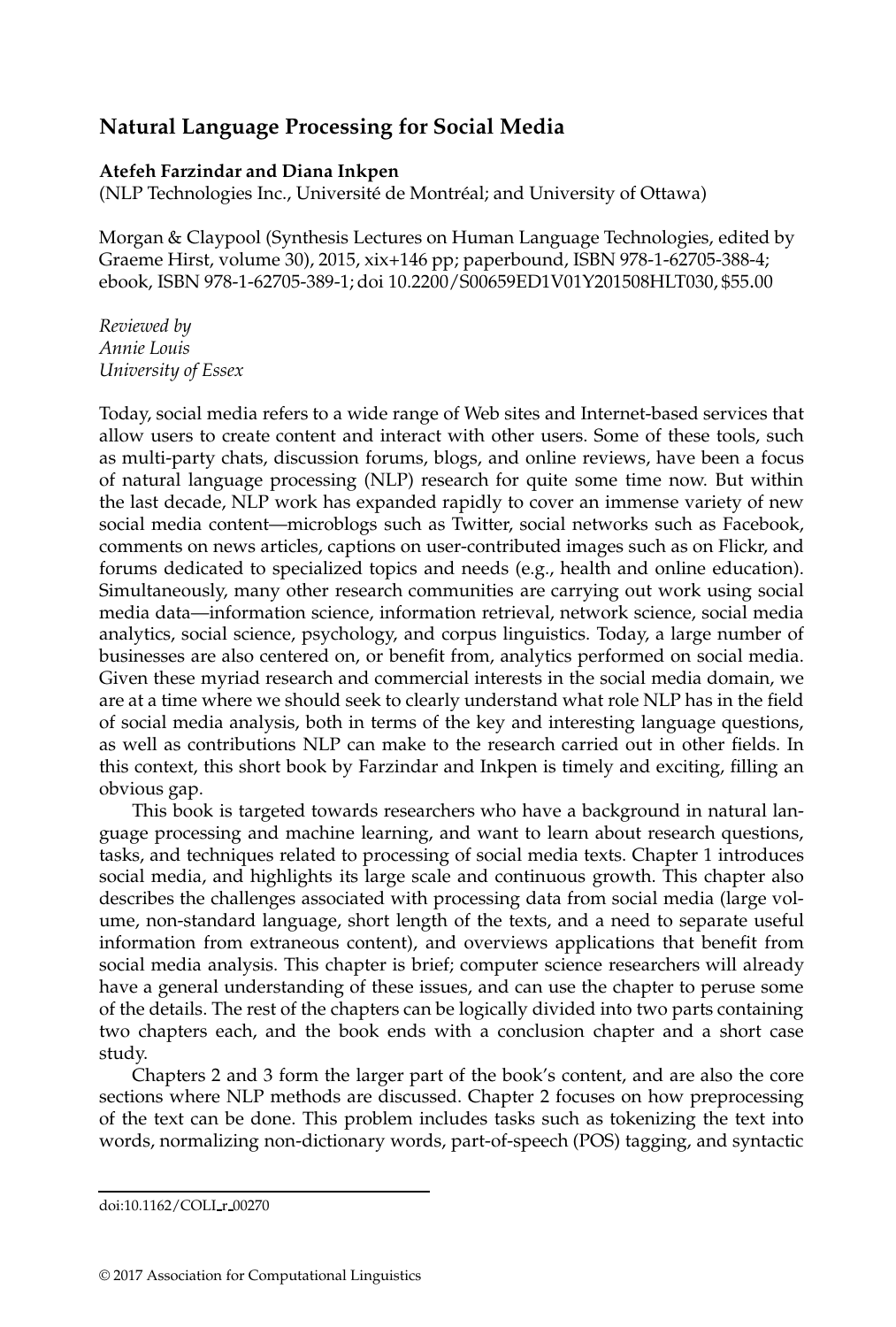parsing. The need for each task is discussed, together with an overview of work that has developed specialized methods for social media–type texts. Also included are useful discussions about how each of these modules is typically evaluated. The methods are discussed rather briefly; they are pointers to work rather than descriptions of the models or techniques. An exception is a detailed example given for dialect identification, where the model, data, experiments, and comprehensive results are presented. Similar detailed work is presented at a few other chosen points in the book. Newcomers to NLP technology will appreciate a listing of NLP tools in this chapter, and those new to social media processing will find pointers to tools developed specifically for social media texts. Chapter 3 focuses on information extraction problems such as geolocation identification, opinion mining, event extraction, and NLP applications such as machine translation and automatic summarization. Although this chapter is called "semantic analysis" and the term "semantics" is used at several points in the book, the authors acknowledge that the term refers to any intelligent processing of the text, rather than an attempt to create a representation of the text's meaning. Again, detailed examples are presented for geolocation, opinion classification, and machine translation. The usefulness of these examples is mixed, and will be discussed later in this review. Otherwise, the methods and techniques are motivated and described briefly, similar to the previous chapter.

The second part of the book, Chapters 4 and 5, discusses applications that benefit from processing of social media texts, and how data can be obtained for research. A wide spectrum of applications are described including financial, political, and defense interests. Chapter 5 summarizes existing data sets and evaluation methods together with discussions about how useful data can be gleaned from large volumes, and how privacy can be maintained during social media research. The conclusion chapter reiterates the key challenges of social media processing, and brings up questions that are yet to be addressed by the NLP community. The book ends with a brief case study on a social media–based event-monitoring application that combines many of the tasks and technologies discussed earlier in the book.

The authors should be commended for taking up a subject in which NLP has a huge impact. At the same time, as a nascent area, this topic is worthy of discussion within our community to identify the main challenges, the techniques that are consistently useful, as well as the scope for further work. In this regard, this book provides a valuable introduction to the field. For a short book, it covers a number of dimensions to social media language analysis—preprocessing, information extraction, as well as applications. Newcomers to the social media domain will find the book a good reference point to research done in the area. The highlighting of challenges in this domain and differences from NLP work typically carried out on news and other single-author and edited text are very useful. Another handy element is a continuous focus on explaining how methods for various NLP problems are evaluated.

At the same time, although a broad set of topics is discussed, some key areas of social media processing are ignored. One is the use of social media as a tool for language understanding. On one side, researchers are excited about using social media as a large-scale source of conversation data on which questions about language can be asked. Recent work in this area has created new insights into language variation (Doyle 2014; Eisenstein 2015b), phonology (Eisenstein 2013, 2015a), and entrainment (Danescu-Niculescu-Mizil, Gamon, and Dumais 2011; Doyle, Yurovsky, and Frank 2016), to name a few. Another line of work is richer conversation understanding through language processing beyond lexical and syntactic levels. Work on dialog act tagging (Kim,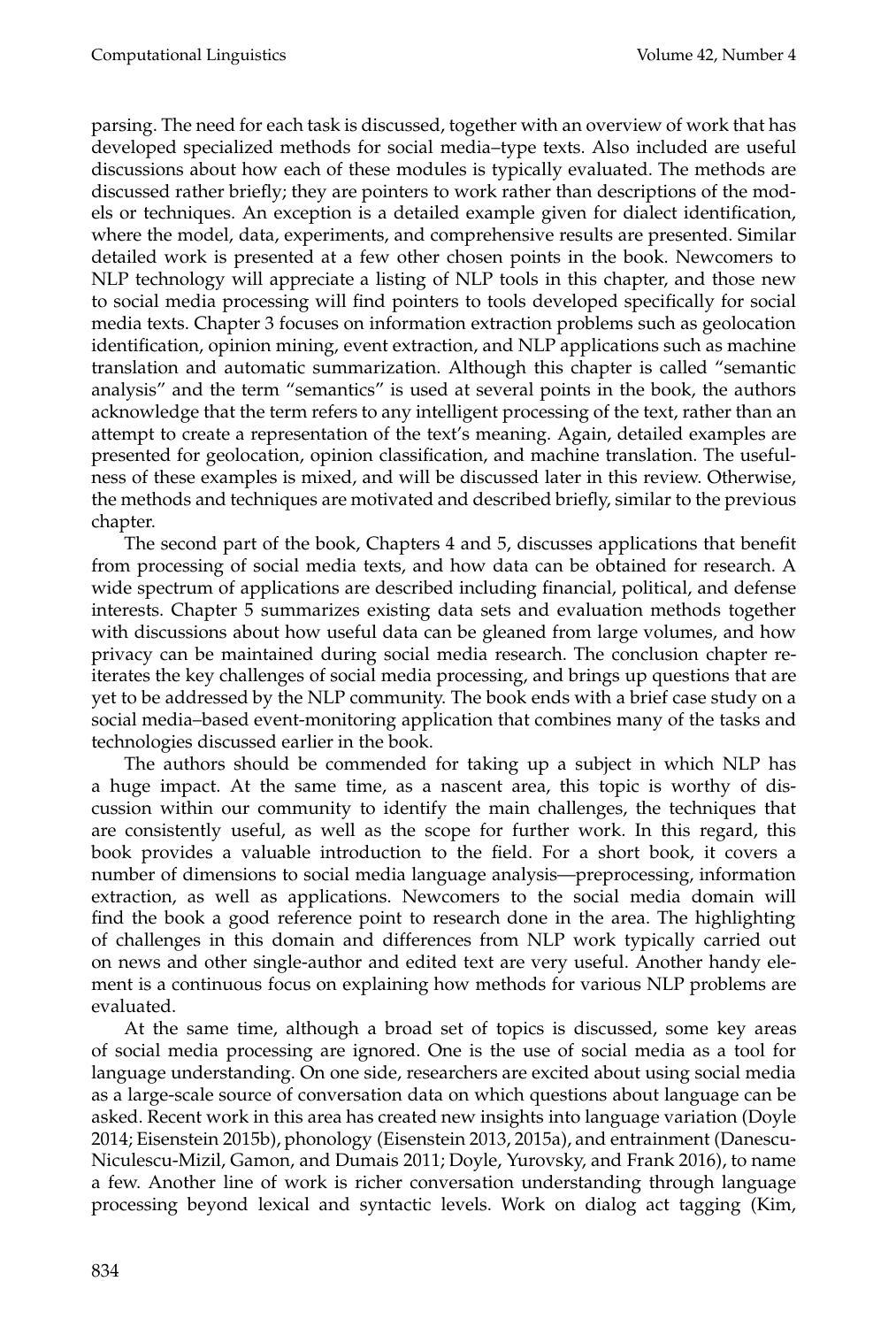Cavedon, and Baldwin 2010; Ritter, Cherry, and Dolan 2010), topic structure (Ramage, Dumais, and Liebling 2010; Peng, Wang, and Dredze 2014), as well as phrasing (Niculae and Danescu-Niculescu-Mizil 2014; Tan, Lee, and Pang 2014) on social media conversations fall under this category and yet are not covered in this book. Even on the word- and sentence-level, the book does not cover research carried out in the related web, social media, and social network communities. Many of the models in these areas carry out similar word-level processing but ask different sets of research questions. There are some references to this line of work but the majority of the content remains unexplored. Finally, there is heavy focus on Twitter or microblogs in comparison with other forms of social media. Some sections such as summarization or machine translation entirely focus on Twitter. Although it may be possible that there are logical divisions of social media text types and that tweets represent a class of short texts, such reflections and explanations are not provided in the book.

Going beyond coverage, a more fundamental question that newcomers as well as current NLP researchers want to ask is what is the role of natural language processing for social media. It is clear that the tasks involved in preprocessing content (normalization, POS tagging, and parsing) are clearly in the realm of natural language processing, and so are tasks such as named entity recognition, opinion mining, and event extraction. However, the book does not do a good job of distinguishing what new techniques are required due to distinguishing properties of the social media domain. Some of the tasks appear to be solvable by adding annotated data from this domain to existing NLP corpora, and retraining the models. Other problems appear to be solved by supervised techniques with word-level features, sometimes combined with social media and social network metadata. It is not even clear from the book whether syntactic parsing, and so forth, are useful in current NLP work on social media. A reflection on the types of techniques that work well so far, and insights into new types of models proposed for social media, and an emphasis on methods addressing special properties, for example, streaming algorithms, would have been worthwhile additions. Clarifying these questions would have been an important desired property of a book on NLP and social media, and this is the main place where the book falls short.

The book is also not self-sufficient for understanding the details of social media processing. There is no clear discussion of particular models, especially the ones specific to social media. For example, normalization of non-dictionary words is a task clearly new and motivated by social media texts, but only a very brief section is given to its discussion and devoid of any models or techniques. Often multiple paragraph descriptions of a study are given but without enough details, equations, or technical explanations to actually understand the approach. As a result, not much assimilation of the topic is possible at the end of many sections of the book. Rather, a reader may only use these descriptions as a pointer for finding work to read further and understand. Another undesirable property of this book is a heavy focus on research carried out by the authors of the book themselves. The detailed examples in the book where comprehensive explanations of data, models, and results are given are all the authors' own work with their collaborators. At least from the book, it is not clear why these models should be described in detail compared with other tasks and the work of other researchers. The case study is also on a company associated with one of the authors. For a book focusing on such a wide topic, a biased focus could have been avoided.

Still, overall, this book will be useful as a reference point for work currently done, and a starting point for further discussions on social media and NLP work.